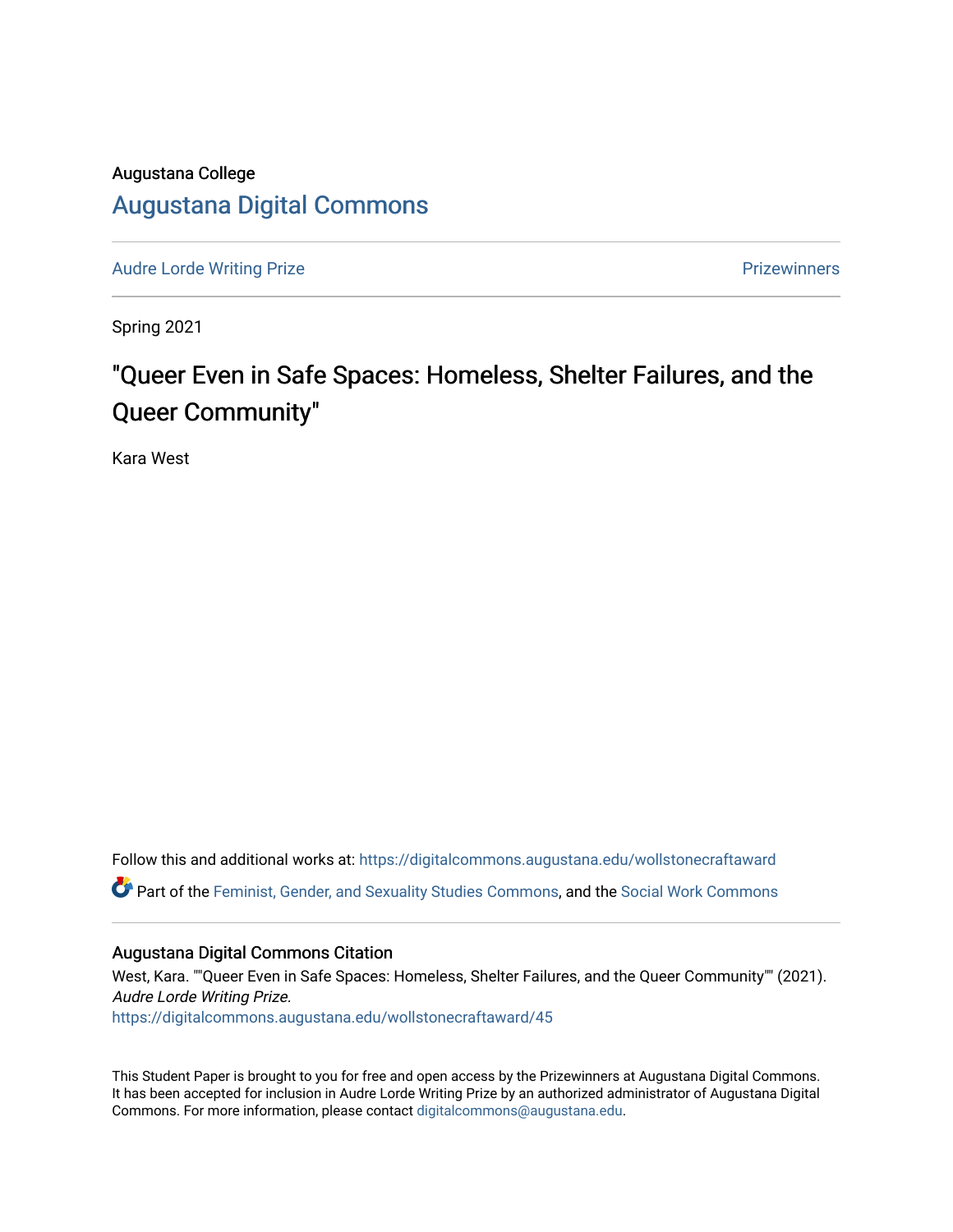# Kara West

# Dr. Kiki Kosnick

# FYH 102

# 20 April 2021

Queer Even in Safe Spaces: Homelessness, Shelter Failures, and the Queer Community

Privileged groups consistently expect marginalized group identities to provide comfort, be it in the way the members actually showcase their identities, the work they do for society, or their general respect for the status quo. The queer community, specifically, has long been subject to prejudice and violence, and while tolerance is slowly increasing in the United States, the present day is no exception. Queer folks in the US are even much more likely to be homeless or in domestic violence situations than their heterosexual counterparts. Furthermore, once in vulnerable housing situations, queer folks are dangerously less likely to receive the necessary aid to achieve safety and regain their lives. Public perceptions of homeless people in general are nowhere near positive, from the supposed initial causes of homelessness to the length of time a person spends without secure housing. Furthermore, queer folks face risks of becoming homeless which those outside of the LGBTQ+ community may not encounter. There are gaps in the financial and legal systems, as well as social vulnerabilities like racial prejudice, heteronormativity, and transphobia which further endanger the queer community, especially in vulnerable situations. Each risk for these queer folks comes as a result of intolerance and negative public perception. Morphing these perceptions into education and sympathy will be the only solution. Moreover, the very notion that a person must fit their identity into something the general public feels comfortable with in order to deserve safety, comfort, and prosperity must be dissolved.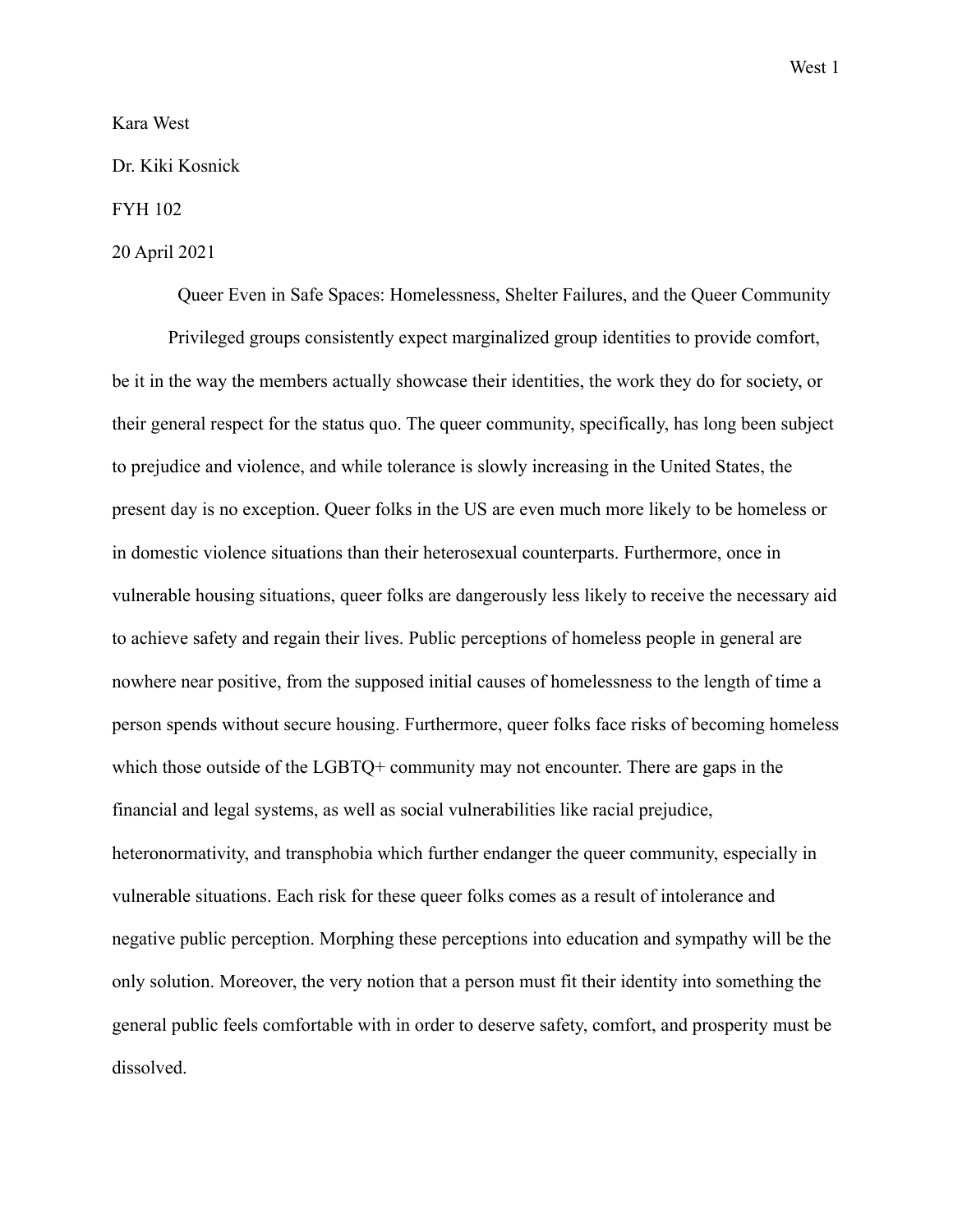# *Section I: Overview*

Homelessness in the United States has long been a widespread issue. Along with it, the judgement of homeless people has persisted as an underlying attitude among a majority of citizens. Folks are willing to make donations through local organizations like churches, but most maintain an out of sight, out of mind philosophy. Robert Agans and Guangya Liu surveyed Los Angeles residents in 2015 to gauge general public perceptions of homelessness, both whether they are mostly sympathetic or unsympathetic as well as which struggles people assume end in homelessness. In general, 91% of those surveyed indicated that they thought drugs or alcohol addictions are a leading cause of homelessness (Agans and Liu 6). 62% of respondents indicated that they thought laziness was a main contributor to homelessness; for the general population, this is expected to be between 57 and 66% (6).

Mental health was the second most likely cause of homelessness according to the respondents. Interestingly, they found that "people with a high school education or less are 58% more likely to be sympathetic toward the homeless than individuals with some level of college" (7). This could indicate a lack of empathy among folks who consider themselves further from the risk of homelessness. In general, public attitudes toward the homeless are not positive, and layers of marginalization like being queer or a person of color only add to the negative perception. However, those of us who are not at risk of a vulnerable housing situation cannot feel entitled to judgement or expect those who are to achieve a certain standard before we deem them worthy of help, comfort, or general well-being. It is that very attitude that must change, in regard not only to homeless people but also to other marginalized groups like the queer community.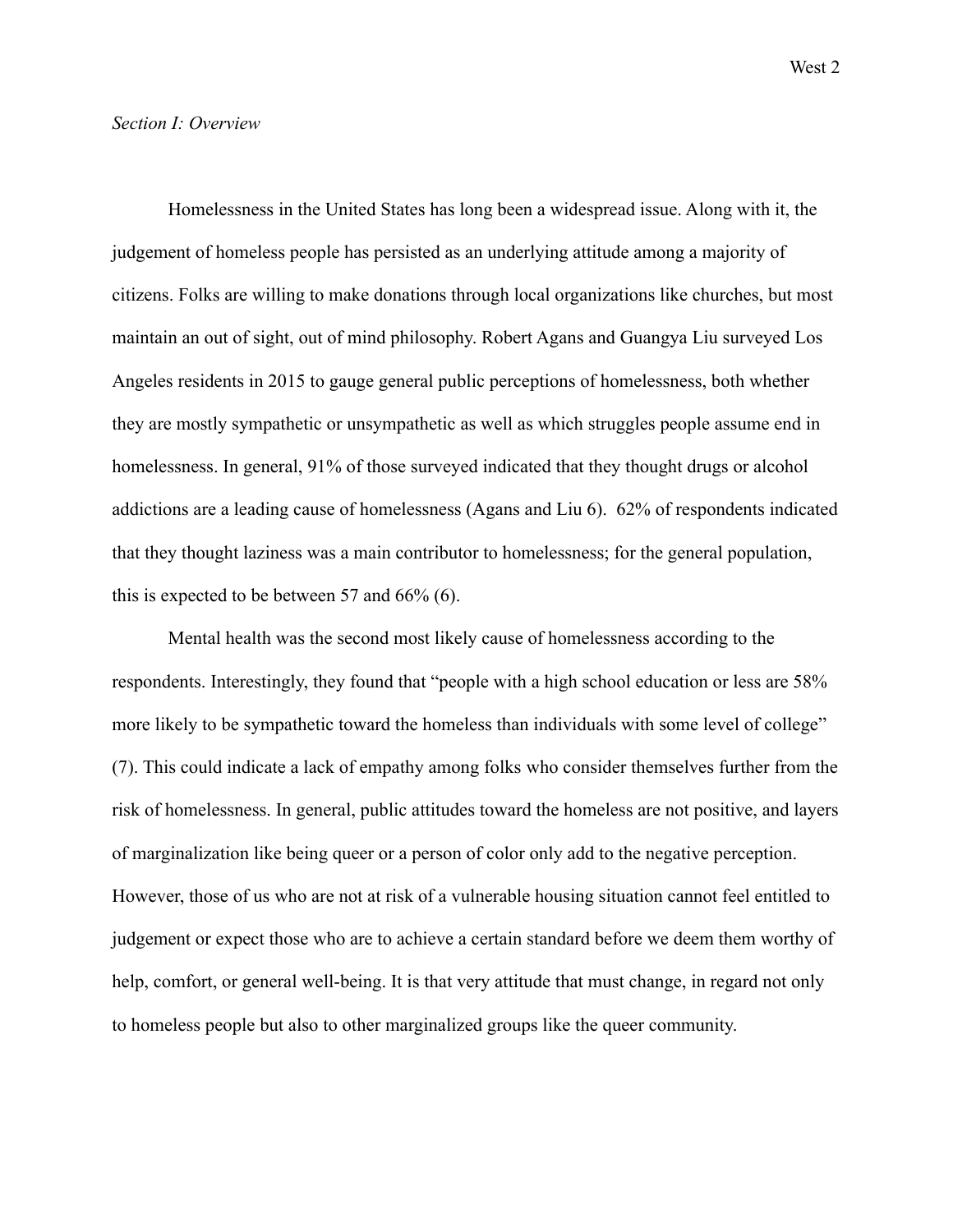The specific data on exactly how many LGBTQ+ people are in vulnerable housing situations is difficult to grasp for various reasons, but there is no doubt that homelessness among queer populations is a crisis. Firstly, a lack of organization is a partial cause of the depth of the issue. Many experts, including two separate research teams at the UCLA Williams Institute, agree that the government and other organizations primarily responsible for ending the housing crisis have outlined no clear definitions or goals thus far in order to take action. With the lack of regard from the government for queer folks in general, it only becomes more difficult to identify exactly how large the matter truly is. One of the aforementioned research teams from UCLA, led by Adam Romero, Shoshana Goldberg, and Luis Vasquez published a report on LGBT Housing in April 2020 and encountered this very issue:

Estimating the number of people who are homeless (including both those who are sheltered and unsheltered) or unstably housed—and what proportion of them are LGBT—is challenging for a number of reasons, including the difficulty of collecting data from people who may be living in temporary bridge housing, cars, friends' couches, or on the street. Yet, a variety of studies have shown that LGBT youth and adults are overrepresented among those with unstable housing or who are homeless. (14)

Though research is more accessible than in previous decades, obstacles clearly still occur and will continue to occur without major redirections put in place.

Thankfully, due to the tireless work of researchers like those above, we are lucky to have data available. Another UCLA research team led by Senior Scholar of Public Policy Bianca D.M. Wilson published a brief on LGBTQ+ homelessness in the United States as of May 2020 entitled *Homelessness Among LGBT Adults in the US*. In this brief, the team revealed solid data making a case for the vastness of the situation. They found that 6.2% of the general population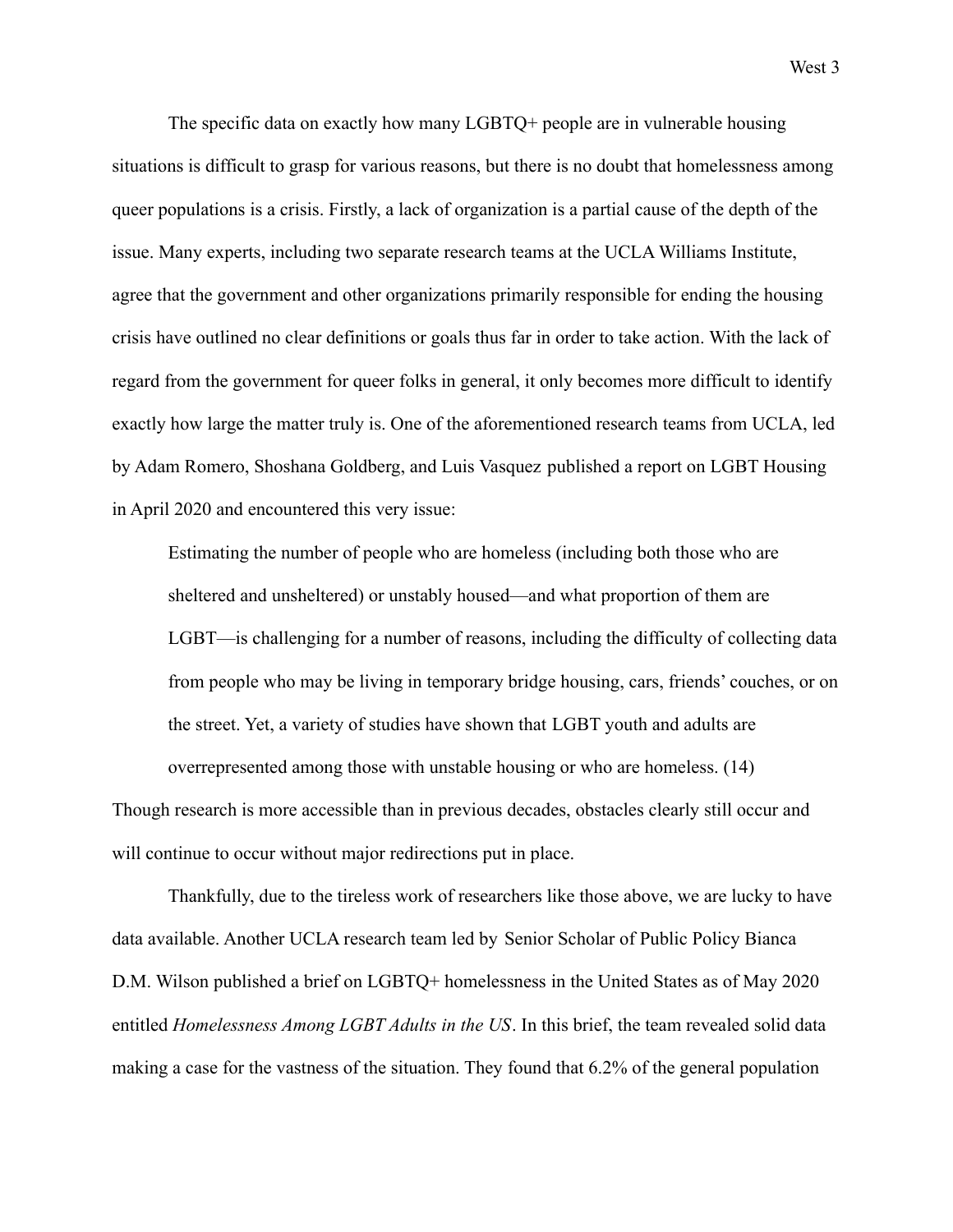experienced homelessness at some point in their lifetime, but 16.9% of LGBTQ+ experienced homelessness at some point in their lifetime (Wilson et al). In addition, "Among [queer folks] who experienced homelessness, the majority (71%) experienced it as an adult (age 18 years or older), 20% experienced homelessness before the age of 18, and 9% reported homelessness experiences in both youth and adulthood" (Wilson et al). The rate of queer youth being kicked out of homes has been alarmingly high for decades. The tragic truth is that queer folks in America experience higher rates of homelessness in all its various forms, and this is only the data researchers have been able to gather thus far. It is not without reason to assume that even more vulnerable populations within the queer community are not accounted for in the available data. Even so, understanding at least this data provides a starting point.

Not only is the queer community at a higher risk of homelessness, but they are also at a higher risk of intimate partner violence. Furthermore, those who do end up homeless because of discrimination, domestic violence, or other factors are far more likely to be harmed or killed without a decent place to go. According to the press release of the UCLA Williams Institute research on the victimization of queer folks published in the journal *Science Advances*, "LGBT people are about 6 times more likely to experience violence by someone who is well known to them and about 2.5 times more likely to undergo it at the hands of a stranger, compared to non-LGBT people" (Flores et al). In general the Williams Institute found that queer folks are four times more likely to "experience violent victimization" than non-queer folks (Flores et al). This includes both within and outside of relationships, and not just romantic relationships; violence against queer folks and especially youth from within their own families is stunningly common.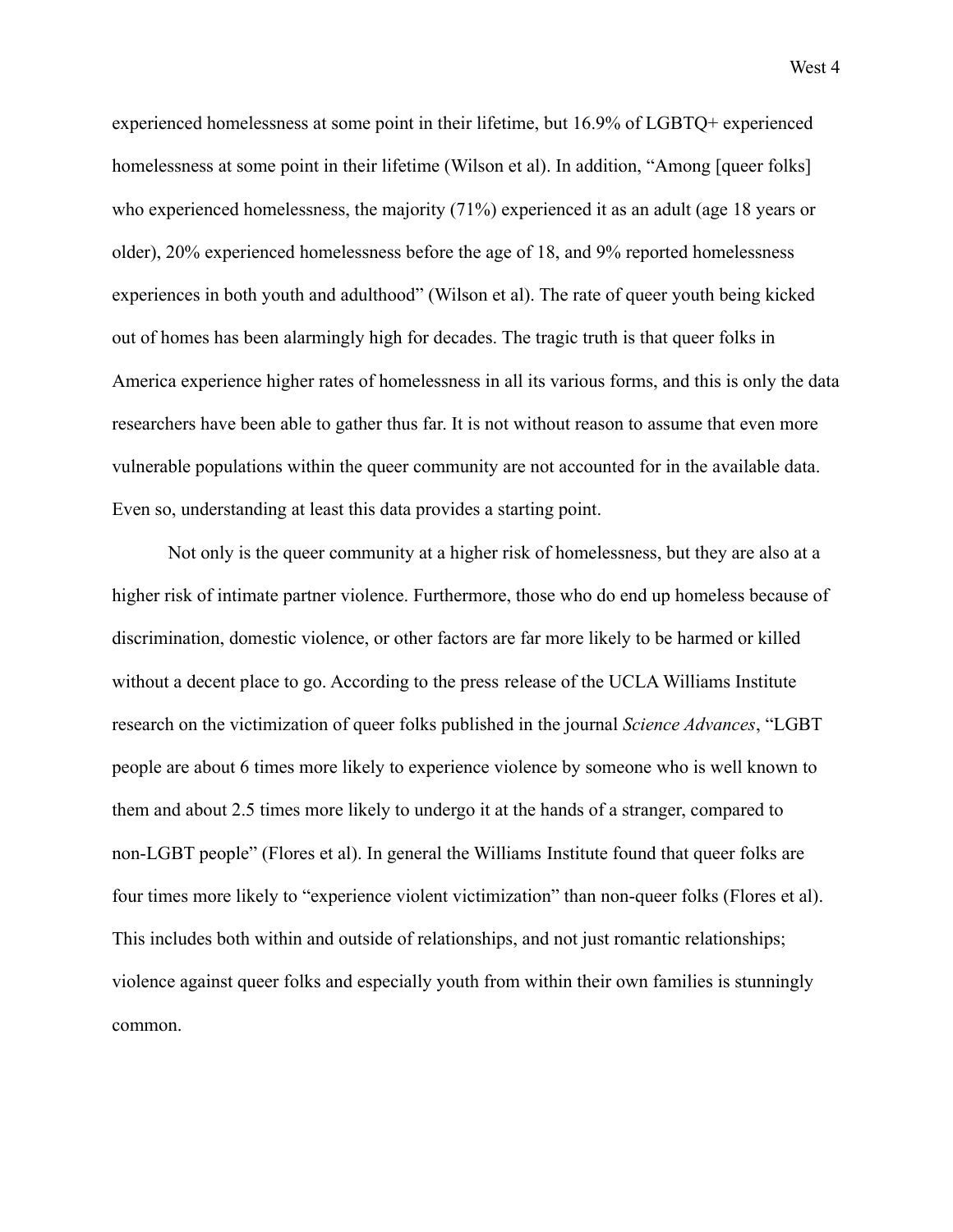The research also discovered that "about half of all victimizations are not reported to police," setting queer folks even further behind on the path to justice (Flores et al). Even when police are involved, there is a faulty history between the queer community and police officers as evidenced by incidents like at Stonewall Inn in 1969, when police raided a gay bar unprompted and sparked uprising. With queer folks at such high risk of violence and housing vulnerability in many forms, there must be spaces for these people to utilize and exercise their basic human right to safety. The stigma surrounding not only the queer community but also survivors of intimate partner violence is a great harm, but what makes it dangerous and even deadly is the expectation many outside of the queer community, citizens and public service professionals alike, hold that they should feel comfortable with a person's identity before considering them as a human being deserving of safety and comfort, much less happiness.

## *Section II: Systemic Failures*

With this understanding in place, it is now crucial to examine the systems which cause this high risk of homelessness among queer populations. A variety of factors, including financial vulnerability, legal gaps, racial prejudice, heteronormativity, homophobia, and transphobia contribute to the overall vulnerability of queer people, especially youth, of ending up homeless in some regard for any span of time; the problem only becomes more dangerous as layers of privilege are stripped away. However, the threat of homelessness even for queer adults in otherwise comfortable positions in life looms large. In the April 2020 report by Romero and his fellow researchers, one aspect of housing vulnerability examined was the financial vulnerability that comes with being a queer person in the United States. It begins with the percentage of renters versus homeowners in heterosexual adults compared with queer adults. "According to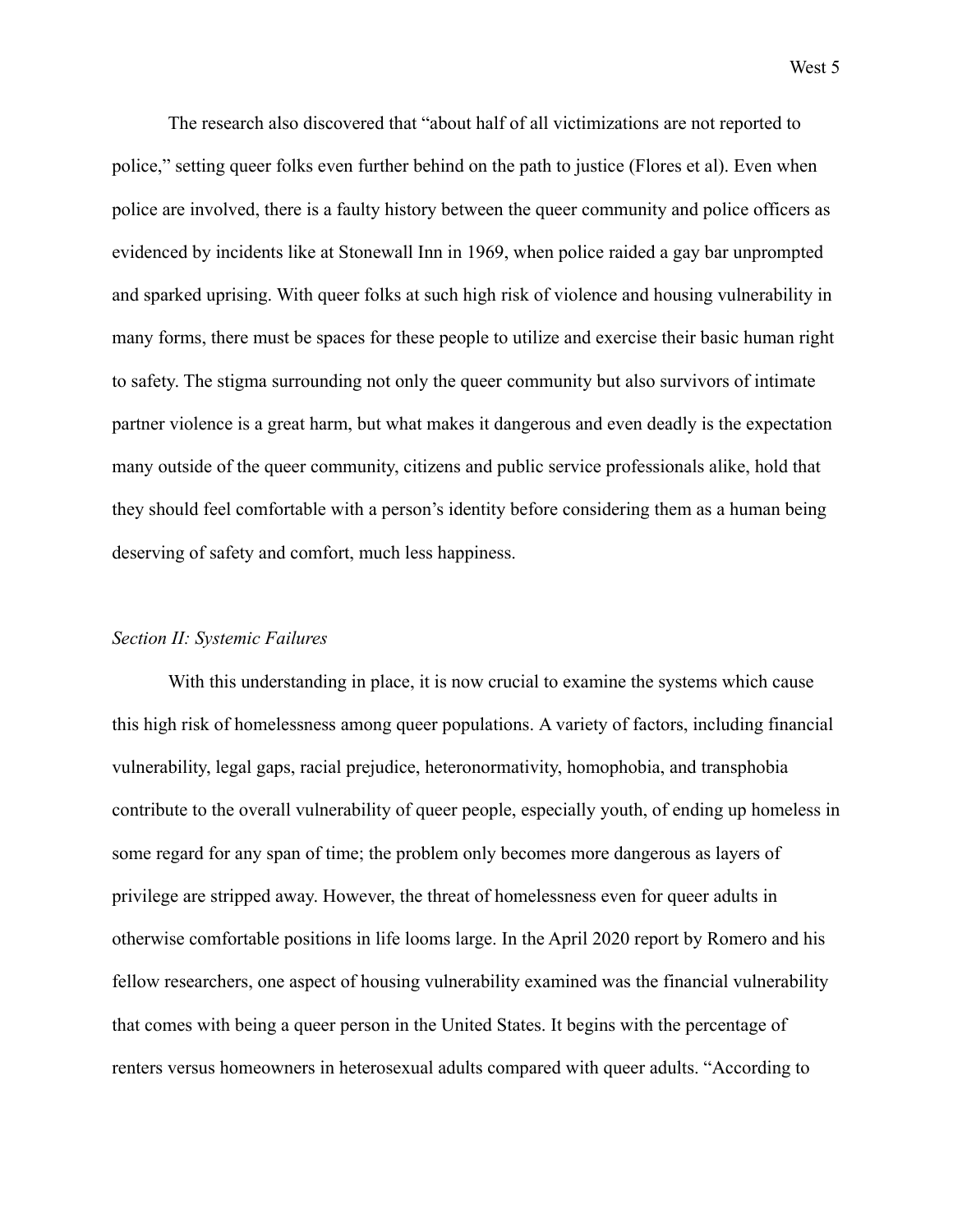representative data from 35 states, nearly half (49.8%) of LGBT adults own their homes, compared to 70.1% of non-LGBT adults [in 2019]" (Romero et al 11-12). And as the report clarified, these trends reflect those of recent years, and all of this data was from before the COVID-19 pandemic truly took hold. Since the collection of this data, increases in wealth disparity and housing vulnerability have no doubthad a disproportionately negative impact on the queer community.

Romero and the others go on to identify that mistreatment from lenders and renters alike is often the reason for queer folks being less likely to own or even consistently rent their living spaces, though they may not even recognize that discrimination took place. Futhermore, "people who do not know or sense that bias is afoot are unlikely to seek redress under any anti-discrimination laws that might be available" (21). On the other hand, the report observes that those who actually are aware of the discrimination against queer folks in the housing market most often feel deterred from even attempting to live in the spaces they qualify for as a preemptive measure of avoiding the unjust rejection. Finally, the researchers make clear that the day-to-day discrimination experienced by queer folks "may also play a role in poverty risk and economic vulnerability more broadly. For example, being fired from a job or evicted from housing can drive people into or deepen poverty, and wage discrimination suppresses earnings" (11). Clearly, even queer folks in relatively stable positions face housing vulnerability as a result of constant discrimination. In this case it is the renters and lenders who feel entitled to comfort with a person's identity before they feel obliged to properly do their job, which is unacceptable. There is no denying that queer folks have the same right to live in houses of their choosing as their heterosexual counterparts and those in charge of housing need to accept this as fact, whether they claim to understand or feel familiar with the queer community or not; it is not a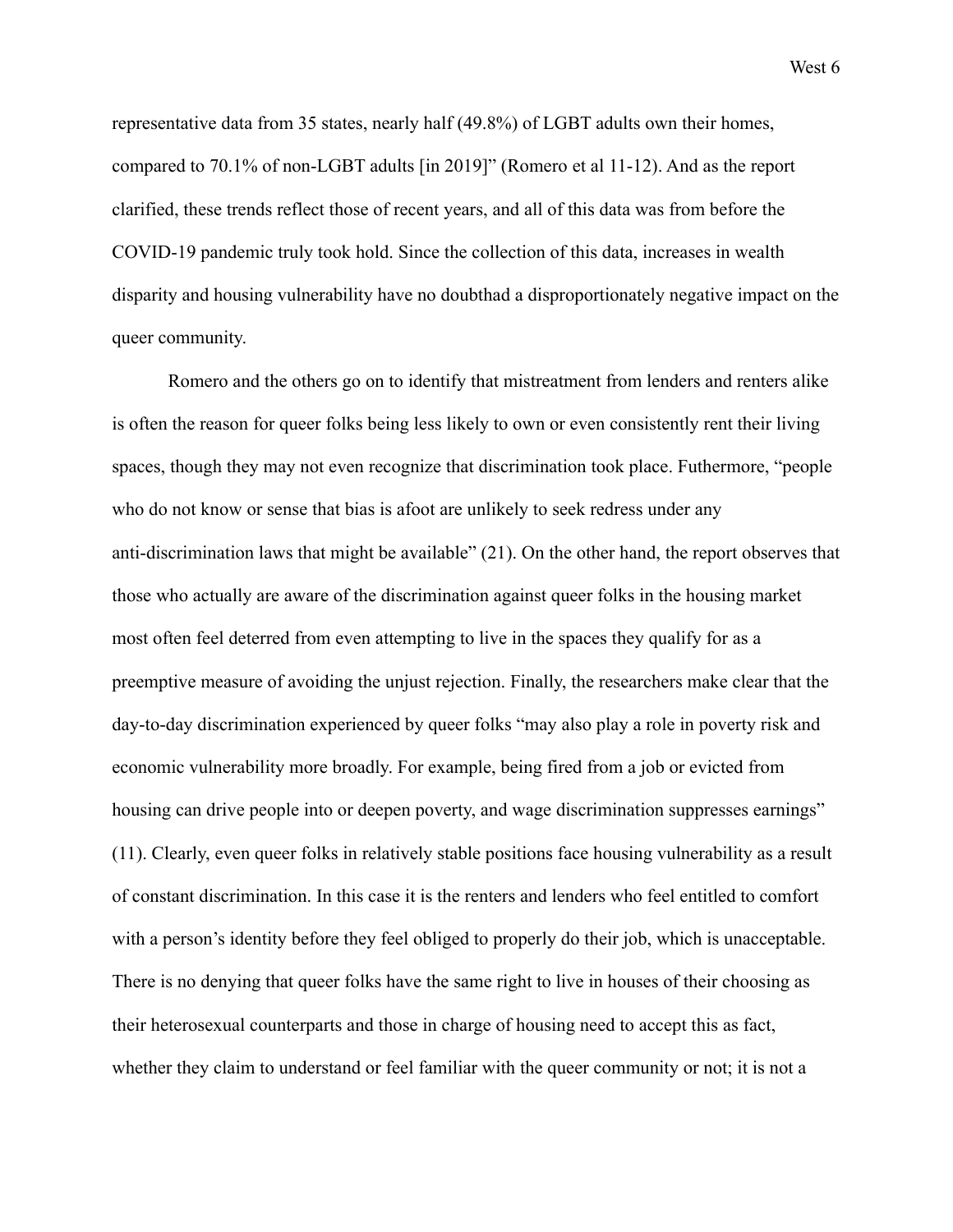queer person's responsibility to comfort those who do not understand it is the job of those who do not understand to not expect that comfort and recognize them as a human being anyway.

Ideally, there would be legal protections in place to prevent this discrimination from occurring, but those protections are sadly either missing or, in many cases, simply not enough. The research team led by Romero included information on this alongside the above information regarding financial vulnerability. Neither the federal Fair Housing Act nor the Equal Credit Opportunity Act include specific language protecting against discrimination based on sexual orientation. But, according to the UCLA research, "they do prohibit sex discrimination and many courts have concluded anti-LGBT discrimination is a form of sex discrimination under these and similar statutes" (4). The status quo so far appears to be to include discrimination against queer folks, but without the specific protective language in place it surely does not go far enough. Similarly, Romero writes on the same page, "Title VI of the 1964 Civil Rights Act, which prohibits discrimination in programs and activities receiving federal funding, does not protect against sex, sexual orientation, or gender identity discrimination" (4). Without the proper language in place, the legal system is another instance of failure to protect the queer community of all ages from vulnerability to homelessness. In addition, workers within the legal system need to understand that queer folks are deserving of defense and justice in the exact same way as those who are not queer, no matter their individual views on the queer community. Regardless, a queer person's identity should have no effect on their work and does not need to make them comfortable in the first place.

While these systemic failures impact every queer person who is homeless in some capacity for any reason, there is yet another group within the queer community even more vulnerable to endangerment when it comes to their living situation. Those impacted by domestic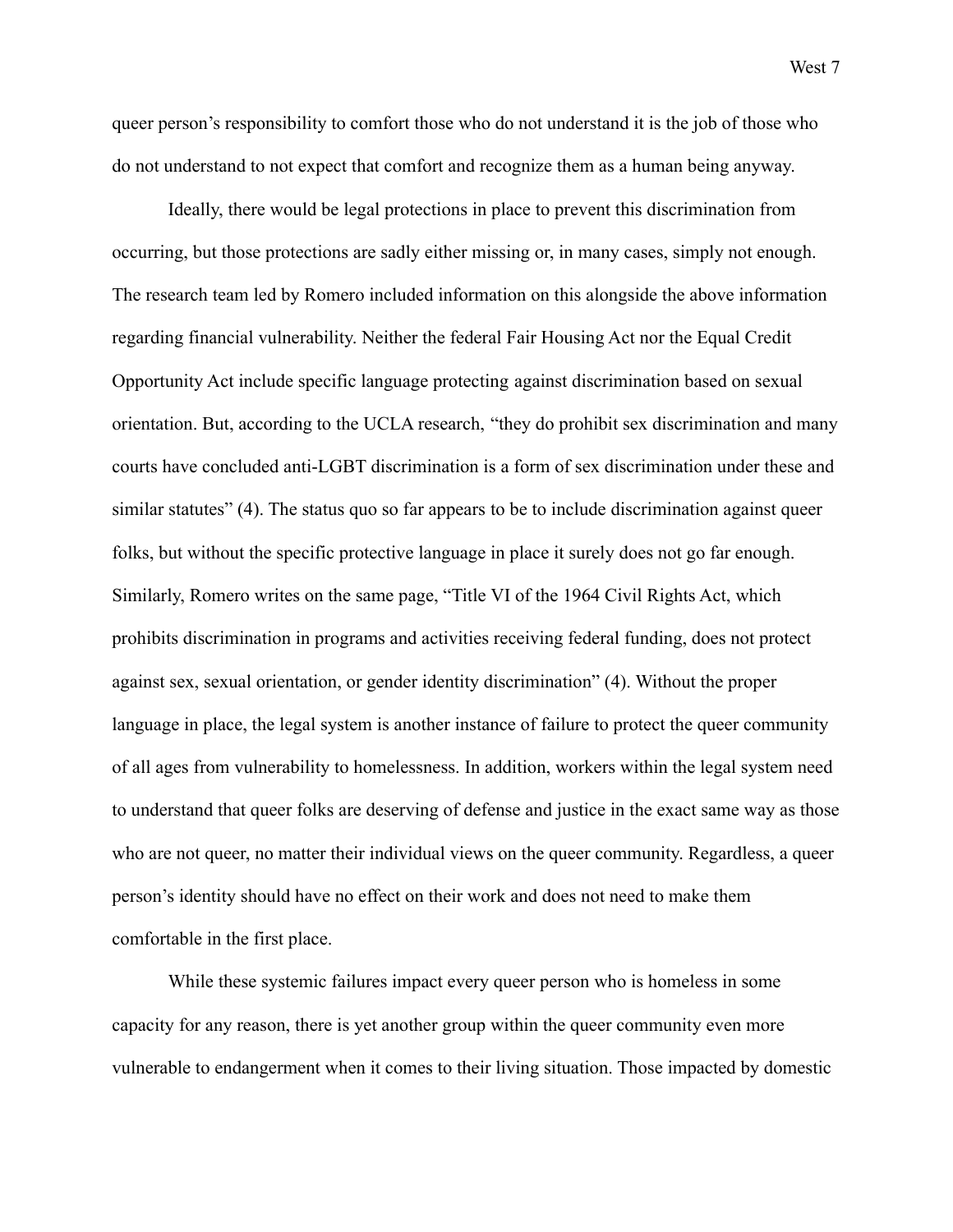violence, or intimate partner violence (IPV), are in urgent need of safe living spaces with proper accommodations. Surviving IPV provides no guarantee of safety outside of the situation, especially not for feminine-identifying people, queer or otherwise, who have nowhere else to go. For this reason, women-based shelters are available in many locations for survivors of intimate partner violence. Rishita Apsani of the California Law Review's brilliant 2018 work on women's shelters gives a great introduction:

IPV shelters are more than just temporary housing spaces. The typical shelter allows women to stay for thirty to sixty days, conceals their locations from abusive partners, and provides counselling and referrals that respond to women's help-seeking behaviors. Most shelters offer services that include accompanying a survivor to a hospital, helping her

find a new apartment, applying for welfare, or getting a civil protection order. (Apsani) There is no denying that these shelters and the generous people who provide them do an incredible job supporting women in crisis situations and guiding them to safer paths in life. However, in order to respect these shelters and allow them to function most effectively it is crucial to address the concerns that still exist within their operations, including the groups they leave out.

With the systemic failures already discussed, it unfortunately comes as no surprise that these types of shelters frequently neglect many underprivileged populations. These shelters also not only operate under the legal systems but also under the social structures in place which fail these communities in their own regards. First and foremost, even for cisgender women, racial prejudice stands in the way of survivors finding the help they need. Apsani discusses at length the mistreatment of women of color in her 2018 publication on transgender women in these IPV women's shelters. She demonstrates how Black women, cisgender or otherwise, are frequently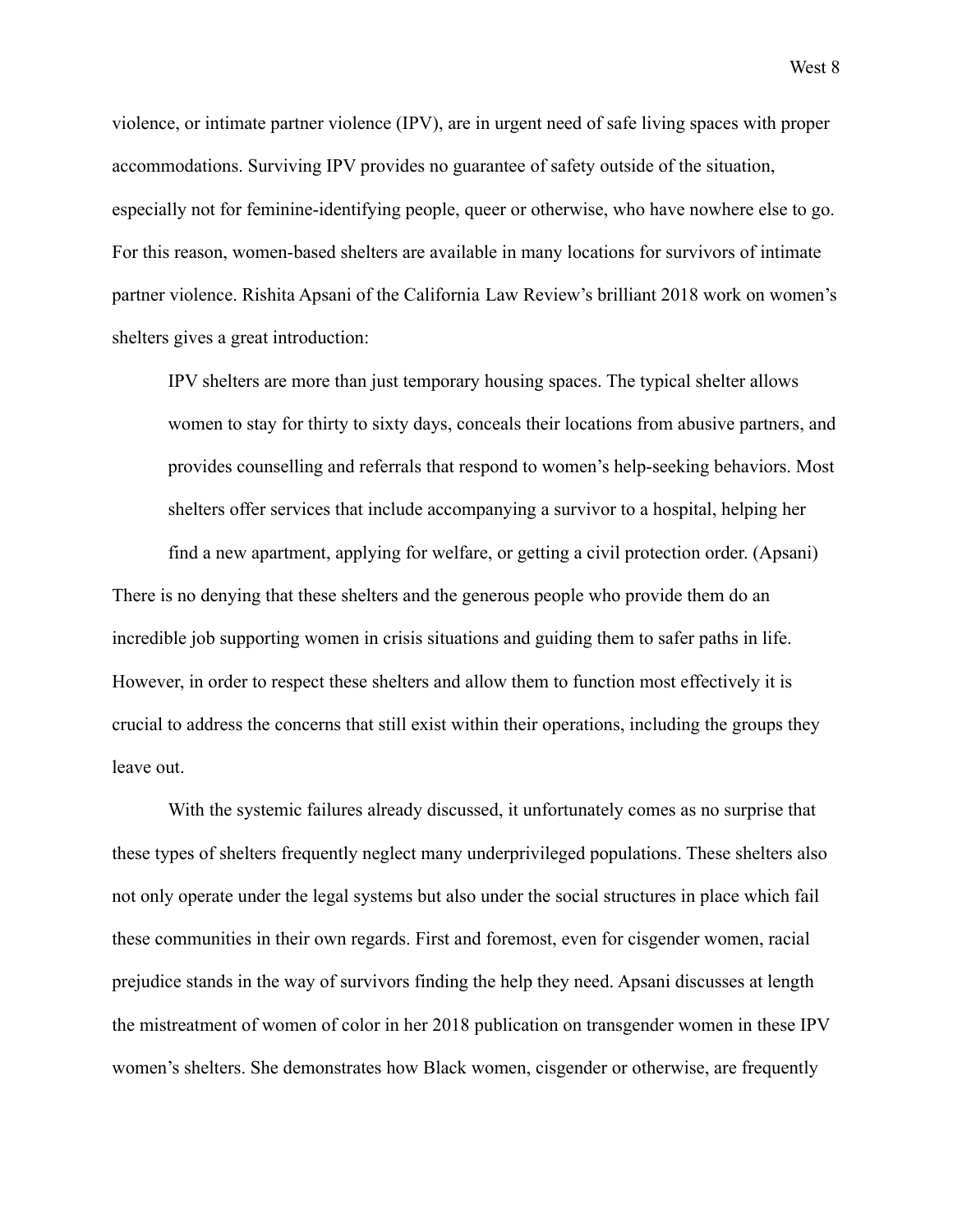asked to leave for behavior deemed "violent" like speaking loudly within the shelters. Several experts have previously concluded that people of color, especially those with darker skin and more typical Black features, are seen with far less sympathy than white folks and especially white women, who are seen as more delicate, vulnerable, and deserving of help. This disparity shows up in the general public as well as in many fields in which patients seek help from professionals, like in medical and psychological fields or in IPV shelters.

Finally, other researchers cited by Apsani, including Dr. Kimberle Crenshaw, asserted that the protective nature of the shelters that makes them safe hiding spaces is isolating for women of color who need access to their cultural community in order to truly feel safe. The shelters are intentionally difficult to access so that outside people who may be dangerous cannot interfere with the survivors getting help. However, many survivors who are not comfortable speaking English or are otherwise dependent on the culture they belong to struggle with remaining in the shelters long enough to seek help and find themselves back in the dangerous relationship situation out of ease. These shelters, as helpful as they aim to be and as necessary as they are in our world, are not adequately prepared to serve women of color.

Racial minorities are not the only vulnerable group underserved by the majority of IPV women's shelters. Due to a few problematic themes developed from second-wave feminism like heteronormativity and transphobia, any individual who does not fall strictly into the traditional, expected role of a domestic violence survivor faces barriers to accessing the help they need. The second-wave feminist movement of the 1960s through the 1980s pushed domestic violence into the public eye; a vital move which made a myriad of improvements in the lives of IPV survivors. However, it also created a view of domestic violence as a heterosexual issue stemming from the overmasculinization of men and the oversubordination of women which to this day is the most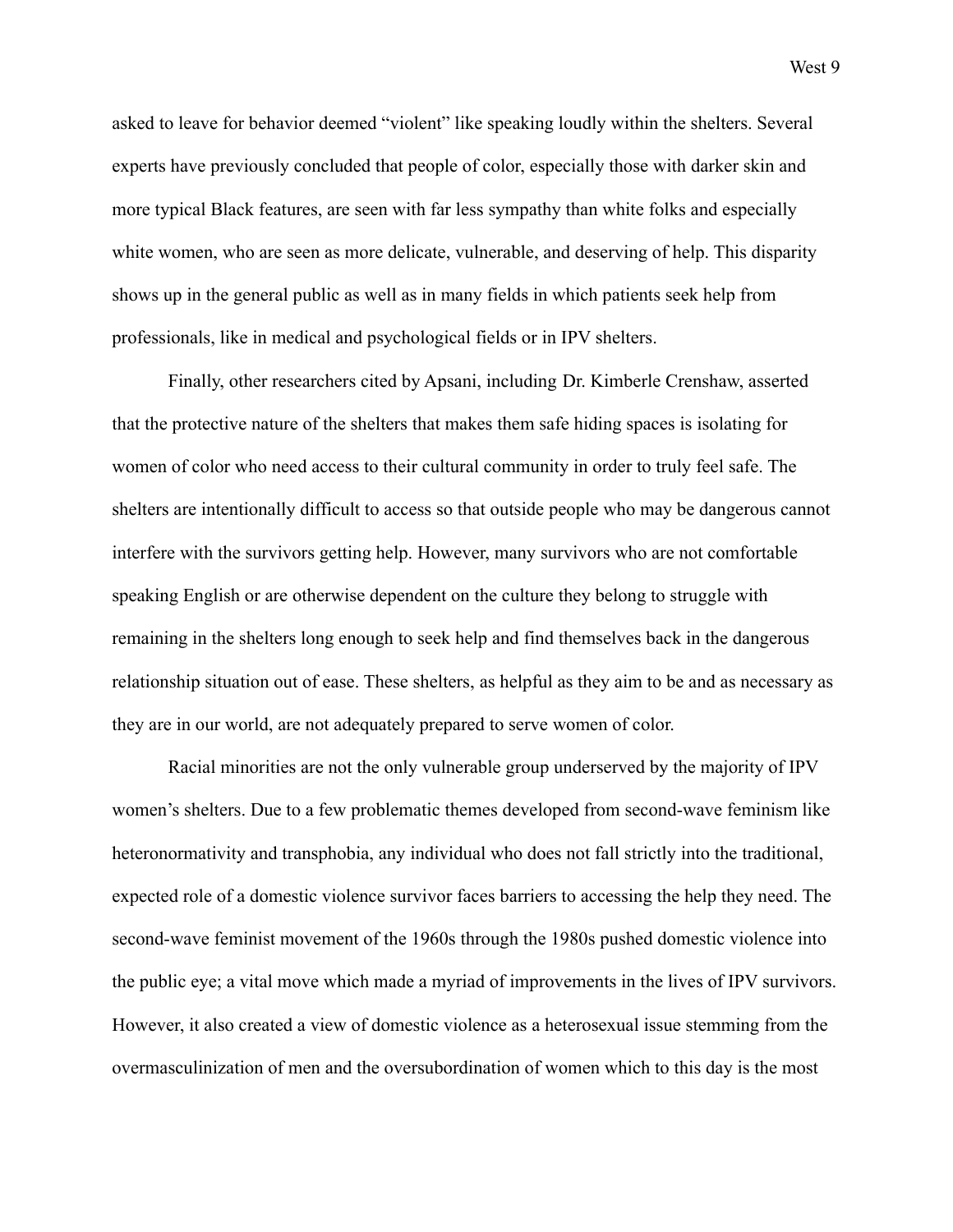widely accepted narrative. While not entirely inaccurate for many people, this idea leaves little room for survivors of IPV who do not fit in these specific gender roles or who are not in strictly heterosexual relationships at all. Again, Apsani explains it best:

The sparse research addressing IPV within the LGBT community complicates the simplistic male-perpetrator and female‑victim dyad that informs second wave feminist organizing. Yet the male-abuser and female-victim narrative remains so strong that it sometimes blinds even trained advocates to signs of LGBT IPV. For example, a lesbian survivor claimed that she struggled to realize she was in a violent relationship because she adopted the societal belief that women are passive and nonviolent—a perception that her training at a domestic violence shelter only reinforced during. Similarly, gay men experiencing abuse may feel pressured to paint their partner in hyper-masculine terms to have their domestic violence claims taken seriously. (Apsani)

Raelene Carlson of St. Catherine's University made a similar statement in her assessment of shelter responses to queer survivors, writing in 2016, "Individuals in same-sex relationships may not even realize that what they are experiencing is IPV, making them much less likely to reach out for help" (Carlson 8-9). The responsibility falls on the experts to understand these dynamics and be prepared to educate and assist all kinds of people in all forms of relationships, not on queer folks to be hyperaware of each aspect of their relationship in a way that people in heteronormative relationships do not have to do.

The heteronormative view on relationships in which there is always one man and one woman, or at the very least one masculine figure and one female figure, disregards entire groups of identities. Apsani and Carlson, among others, have commented on the exclusion of relationships between two people of the same gender or otherwise of different genders from just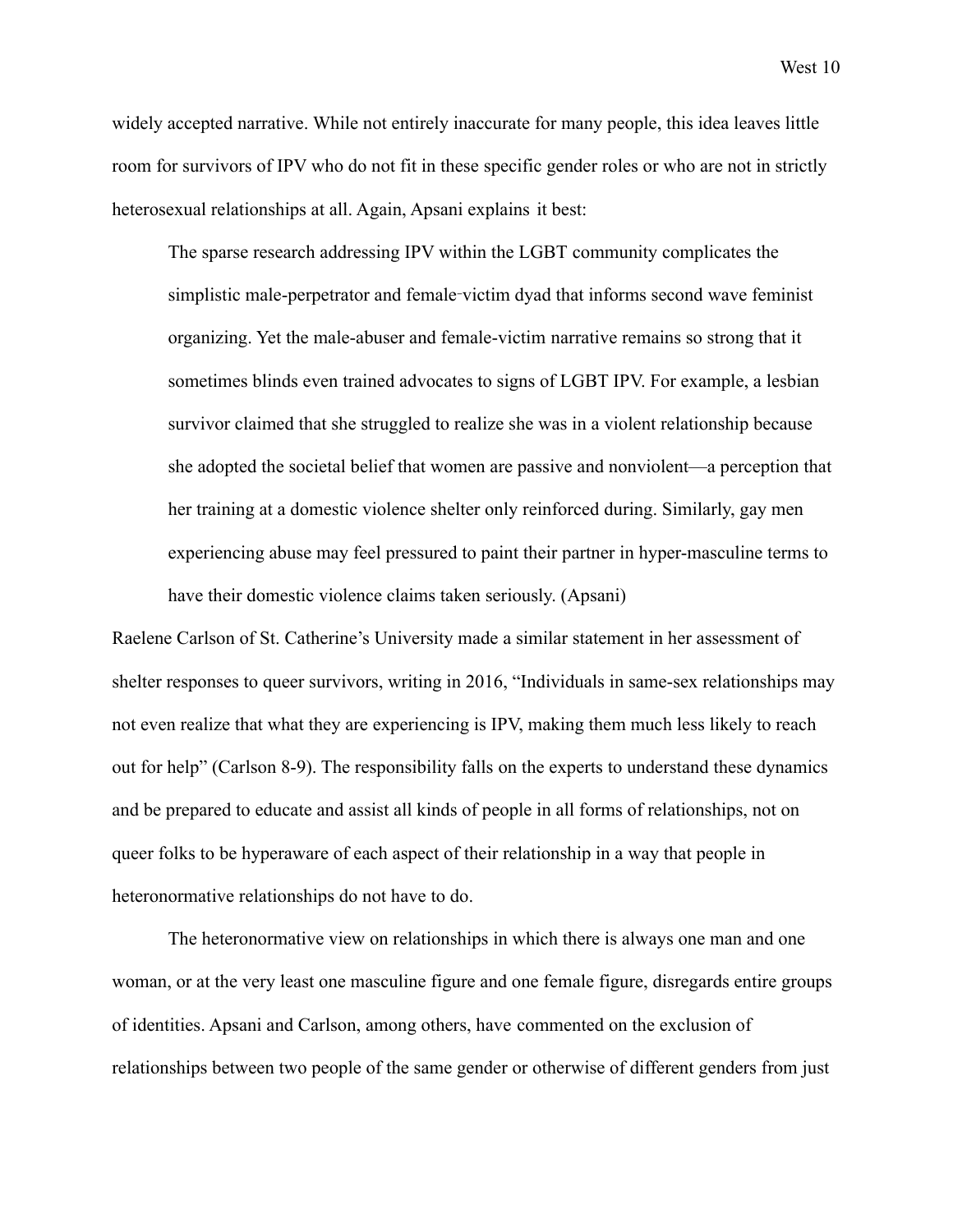male and female, like a relationship in which one or more people are gender nonconforming in some way. Additionally, the lines are also blurred in relationships where the members do not identify with the social role assigned to their identified gender, or even in relationships where there are more than two people involved. In essence, second-wave feminism accomplished great things by bringing attention to IPV survivors, but failed in regards to creating an inclusive view of what IPV can and does look like. Professionals seeking to help survivors of these situations must not look for the situations they expect to see based on their own understanding of normalcy and acceptable relationships. Rather, they must be prepared for all forms of relationships in order to accurately do their job. In the same vein, survivors should never be concerned with fitting their story into any expectation, especially not one of heteronormativity.

Heteronormativity is not the only system at play in making hostile situations out of women's shelters. The exclusion of transgender and gender nonconforming people consistently reigns even within activism-based spaces, and these shelters are no exception. Apsani writes:

Domestic violence shelters are often marked 'women-only' with the goal of creating spaces for female empowerment, wherein women learn feminist principles of liberation and find a 'sisterhood' of support by forging healthy female relationships. However, as a result, shelters frequently deny transgender women access because staff perceive them to be a threat to survivor comfort and to be disruptive to shelters' female-empowerment model. (Apsani)

It is no secret that transgender individuals are disregarded or worse by society more often than not, and second-wave feminist sentiments even today claim trans women are merely playing into the patriarchy of the medical field by formally transitioning (and are rarely welcomed into feminist spaces), and that trans men are "traitors" for transitioning. Many transgender individuals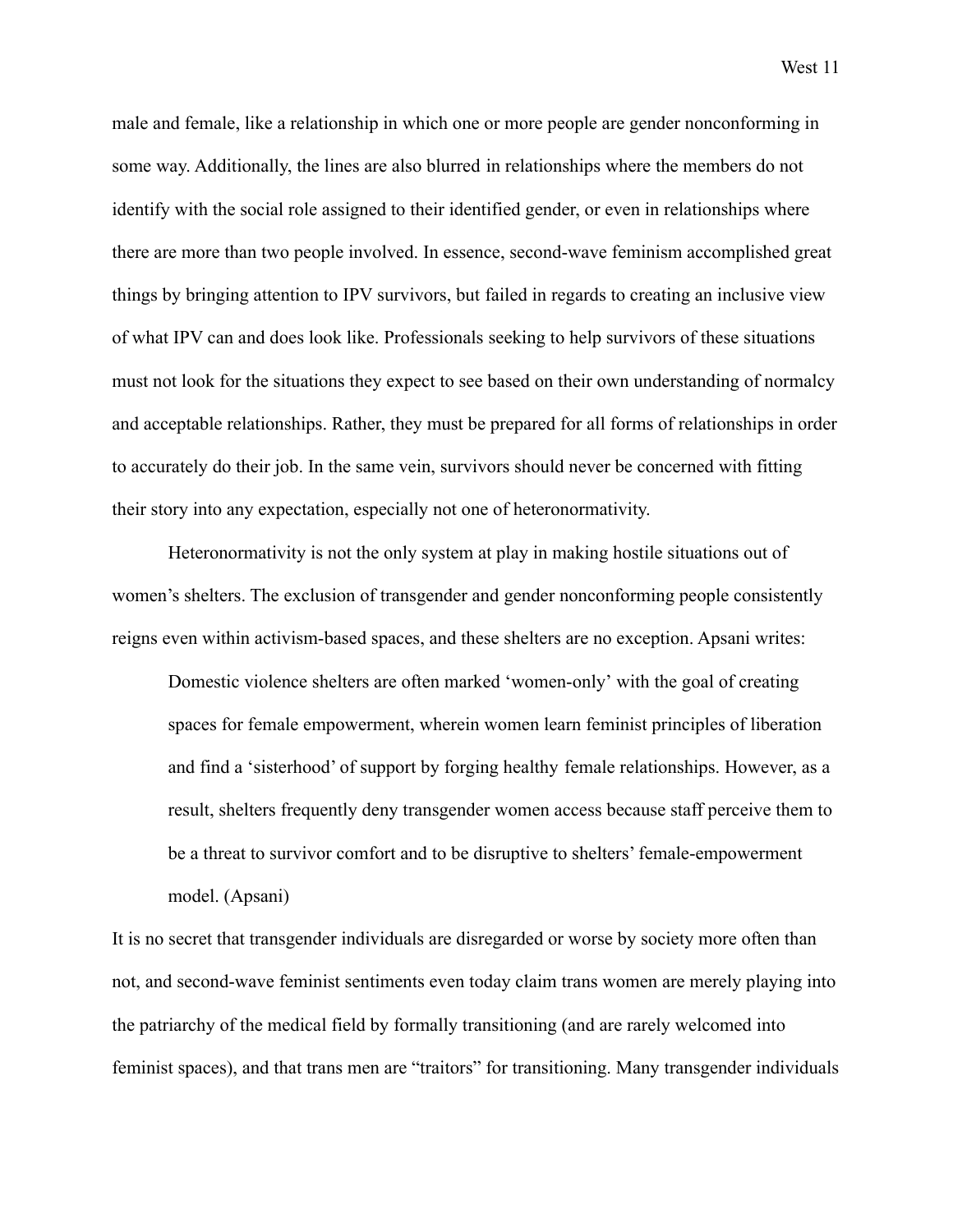have stated they would be better off remaining in an abusive relationship than subjecting themselves to the conditions they would endure within shelters; this is a clear failure on the part of the shelters to achieve their purpose.

Unfortunately, those in charge of the shelters do genuinely believe they have reason to keep the shelters as cisgender-only spaces, and according to Apsani, they "often [cite] genuine concerns for survivor comfort and safety" (Apsani). This includes concerns that some groups of cisgender women (like women of color and women who are not strictly heterosexual) still have not had their needs fully addressed, as well as that trans women have been socialized as men for long enough that they "exercise male privilege", and even that "the admission of transgender women will inevitably lead to the inclusion of men who will simply claim that they are 'female in a man's body' and use that justification to stalk and harm the survivor" (Apsani). However, given the degree that society condemns and endangers trans people as well as how little the general public truly understands about the construction of gender identity, there is essentially no chance that a person would pretend to be transgender just to accomplish some goal or task, especially not a violent one and especially not in a safe space like these shelters. Claims like this and the people who promote them are not protecting cisgender women at all but instead merely further endangering our transgender and gender nonconforming peers. Transphobia and prejudice against gender nonconforming folks, alongside heternormativity, vastly decrease IPV shelters' abilities to create a safe, welcoming environment ready to aid those in need. To fix this, the idea that the existence of queer people, especially trans people, must be morphed into something palatable for everyone else in the shelter and in the world must be eradicated.

#### *Section III: Within Shelters*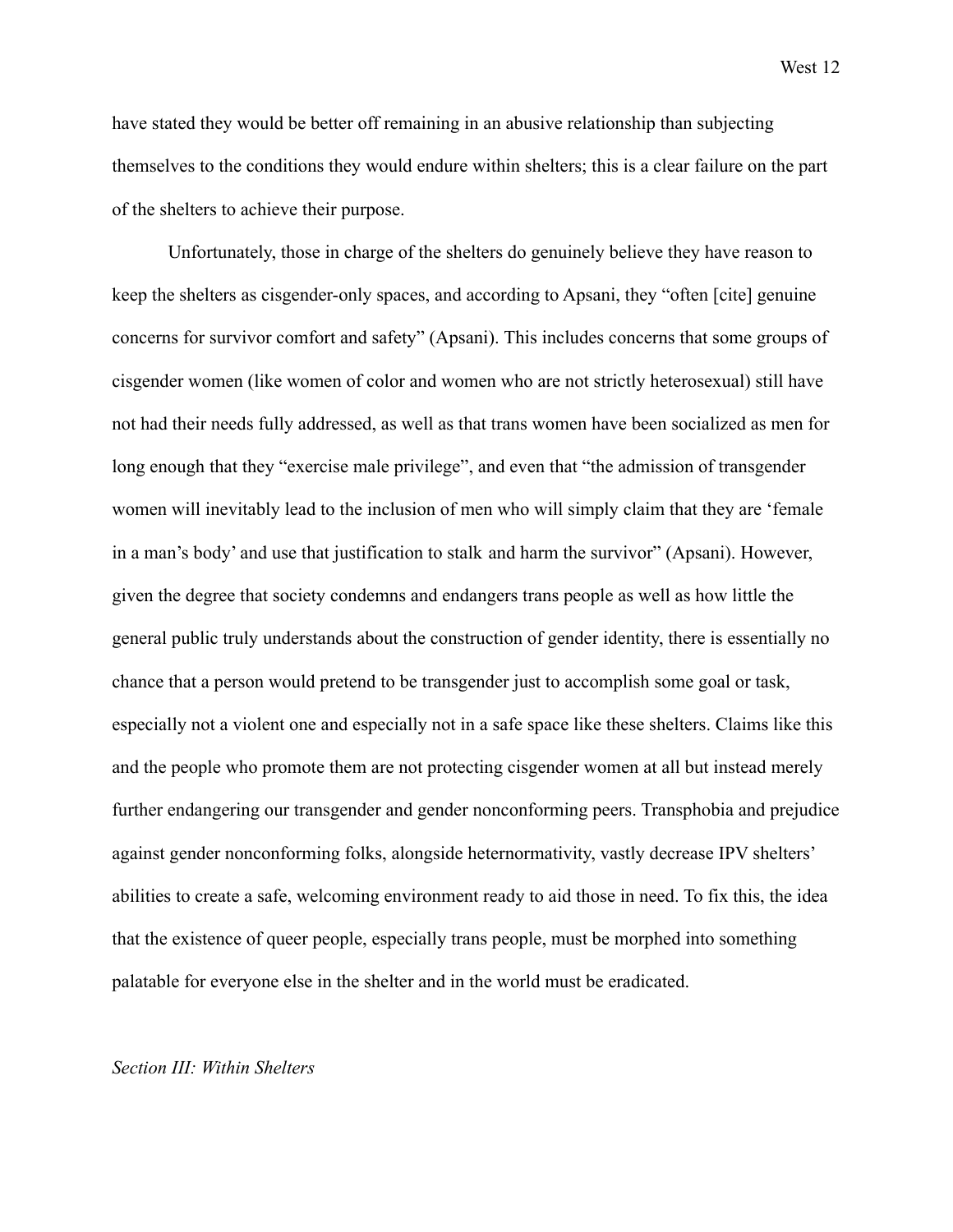Raelene Carlson's 2016 research for St. Catherine's University provides a small but informative glimpse into the actual attitudes of shelter staff regarding the queer community. Her study, *Shelter Response to Intimate Partner Violence in the Lesbian, Gay, Bisexual, and Transgender Community*, demonstrates the barriers from the perspective of within the shelters through a series of interviews with three Minnesota-based supervisors. She addresses that queer folks are far more likely to be barred from accessing the necessary resources, just as already demonstrated by other experts like Romero, Wilson, and Apsani, and aims to uncover a potential rationale from the staff themselves. The three staff members from various area shelters were interviewed using the Barriers Model developed by Nancy Grigsby and Brenda Hartman, which analyzes environmental opportunities, social expectations, psychological consequences of abuse, and childhood history of neglect and their overall effects on "[preventing] the client from achieving safety" within shelters (Carlson 17). These shelters claim to "serve all clients regardless of sexual orientation or gender identity" (27). Many shelters do in fact welcome transgender women and gender nonconforming people now, but there are still few IPV shelters available for men and masculine-presenting people and there are still barriers for all queer folks in any shelters.

The representative staff members were honest in admitting that the shelters have not always done what they could to include all who need help, but all three claimed they were taking some measures to improve the inclusion and accessibility of their shelters. Each representative claimed they were taking steps to use more gender-neutral language, partner with local LGBTQ+ organizations, develop more diverse groups of staff, and include some form of LGBT training. They seemed optimistic for the future and, at the very least, prepared to begin changing their own attitudes and those of their staff. Brown and Groscup, previous researchers on crisis shelters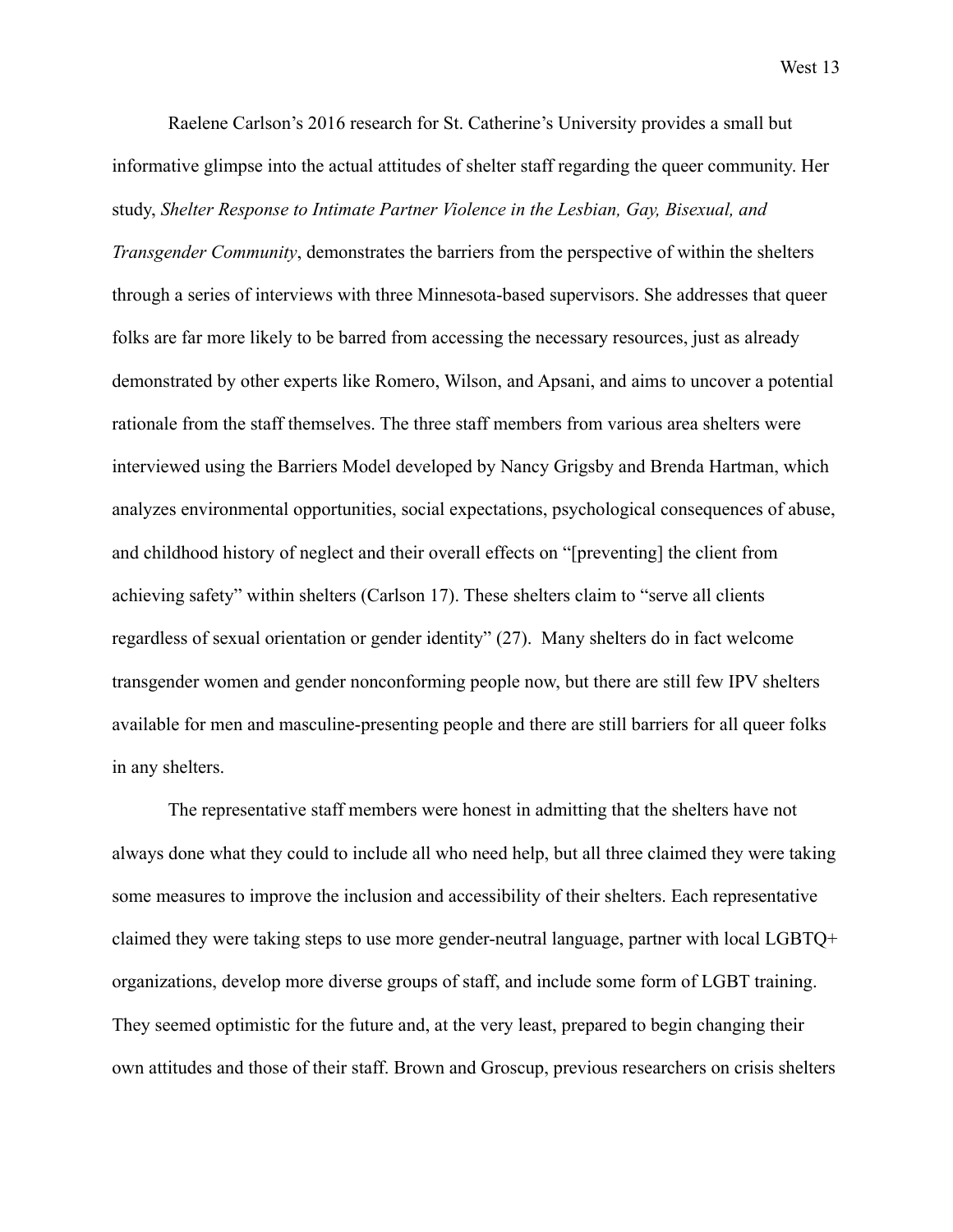and the queer community cited by Carlson, proved in a 2008 study that mental health professionals do, in fact, often have "negative attitudes" toward those in the queer community (12). However, if these shelters and those like them around the country are truly willing to rearrange systems and include the queer community in their work, and continuously put the steps in place to do so, we will be closer to becoming a country in which all people have equal access to living comfortably and safely.

# *Section IV: Conclusion*

Solutions do exist, and many have already been theorized. On the legal side, a simple solution entails adding language to existing or new legislation via amendments to ensure that sexual orientation is included in discrimination protection, and that transgender and gender nonconforming folks are included in protections against discrimination based on sex or gender. However, this added language must come with the understanding that a person deserves protection for their gender identity as well as their sexual orientation through any and all fluctuations, whether they fit into a neat box that makes sense to those around them or not. Shelters themselves must also make further efforts to encourage welcoming and safety within their walls for members of the queer community. Lisa Mottet and John M. Ohle partnered with the National Gay and Lesbian Task Force Policy Institute as well as the National Coalition for the Homeless in 2003 to outline extensive measures for this very goal. Finally, shelters may choose not to require clients to disclose their gender identities or sexual orientations; however, "If IPV organizations do not have an accurate sense of how many LGBT clients they serve, these organizations are not going to be able to persuade or articulate to potential donors and funding sources the importance and need of LGBT-specific IPV services" (Carlson 37). Additionally,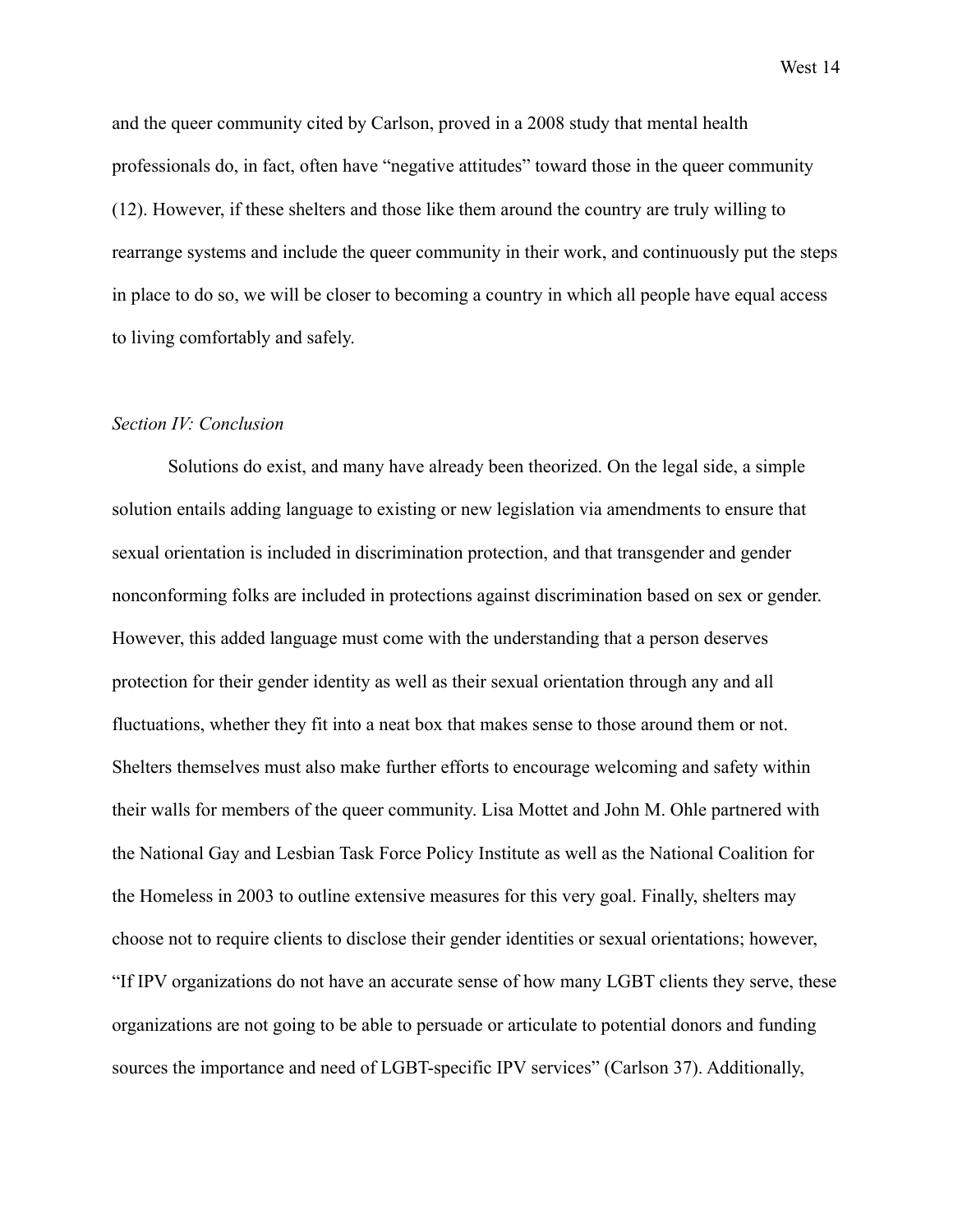asking members of the queer community to hide their identities addresses a symptom, but not the overarching problem which is that queer folks feel unsafe as a result of their very existence.

It becomes increasingly obvious as more solutions appear that the issue at the core of this argument is the way of thinking that undermines each previous effort. Firstly, public attitudes toward homelessness in general are rarely positive. Each individual, especially those who do not consider themselves at risk of homelessness and/or do not personally know anyone at risk, must make conscious efforts to examine the issue of homelessness in our country and around the world and willingly increase not only sympathy but empathy. Secondly, heteronormativity and transphobia continue to persist in nearly every aspect of decision making thus far. The new widely understood philosophy must be inclusive of various romantic and sexual orientations as well as the full range of gender identities. In each solution presented, a change in public perception is required— the harsh manner in which our country considers this group of people is, in fact, the crux of the issue. Only strong efforts to increase tolerance of both the homeless populations and the queer community will produce the necessary change. These efforts will only come with individual willingness and persistence. The question is not whether or not a queer person's identity makes another individual comfortable, but why the general public feels entitled to comfort with a person's identity before they consider this person worthy of a good quality of life.